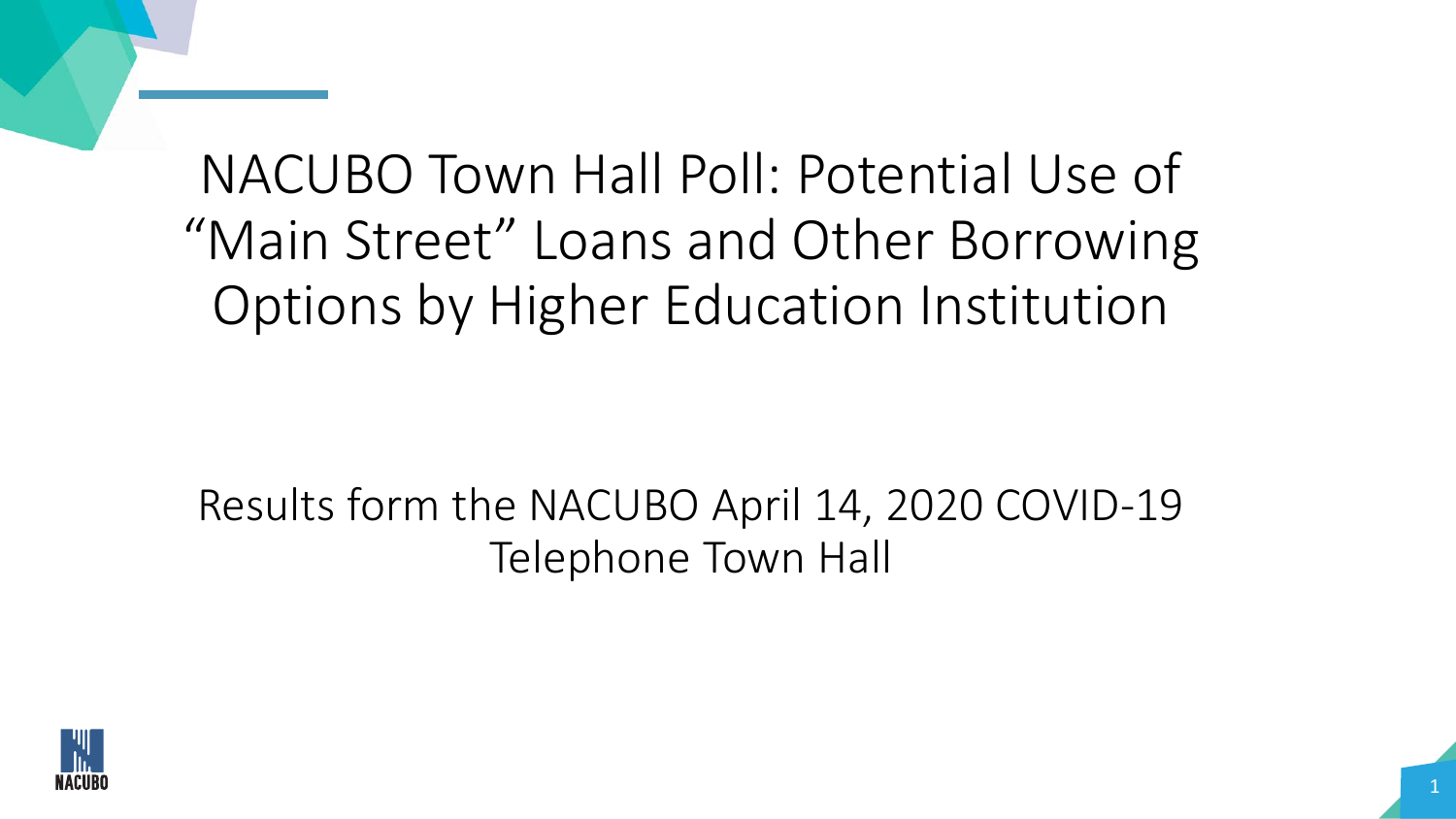## Question 1. Does Your Institution Plan to Apply for A "Main Street" Loan?



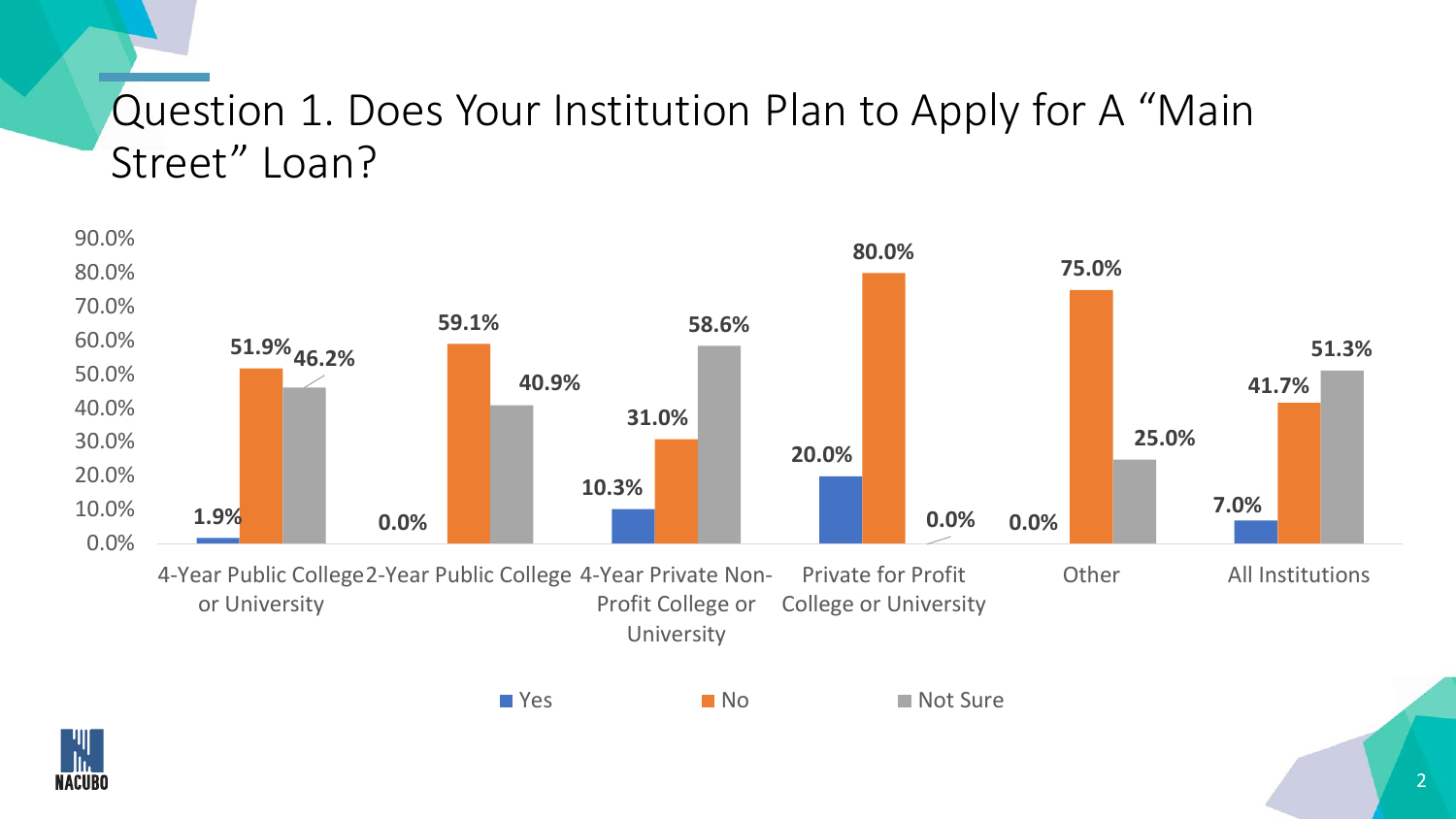## Q2. Has Your Institution Borrowed or Accessed a Line of Credit as a Result of the COVID-19 Pandemic?